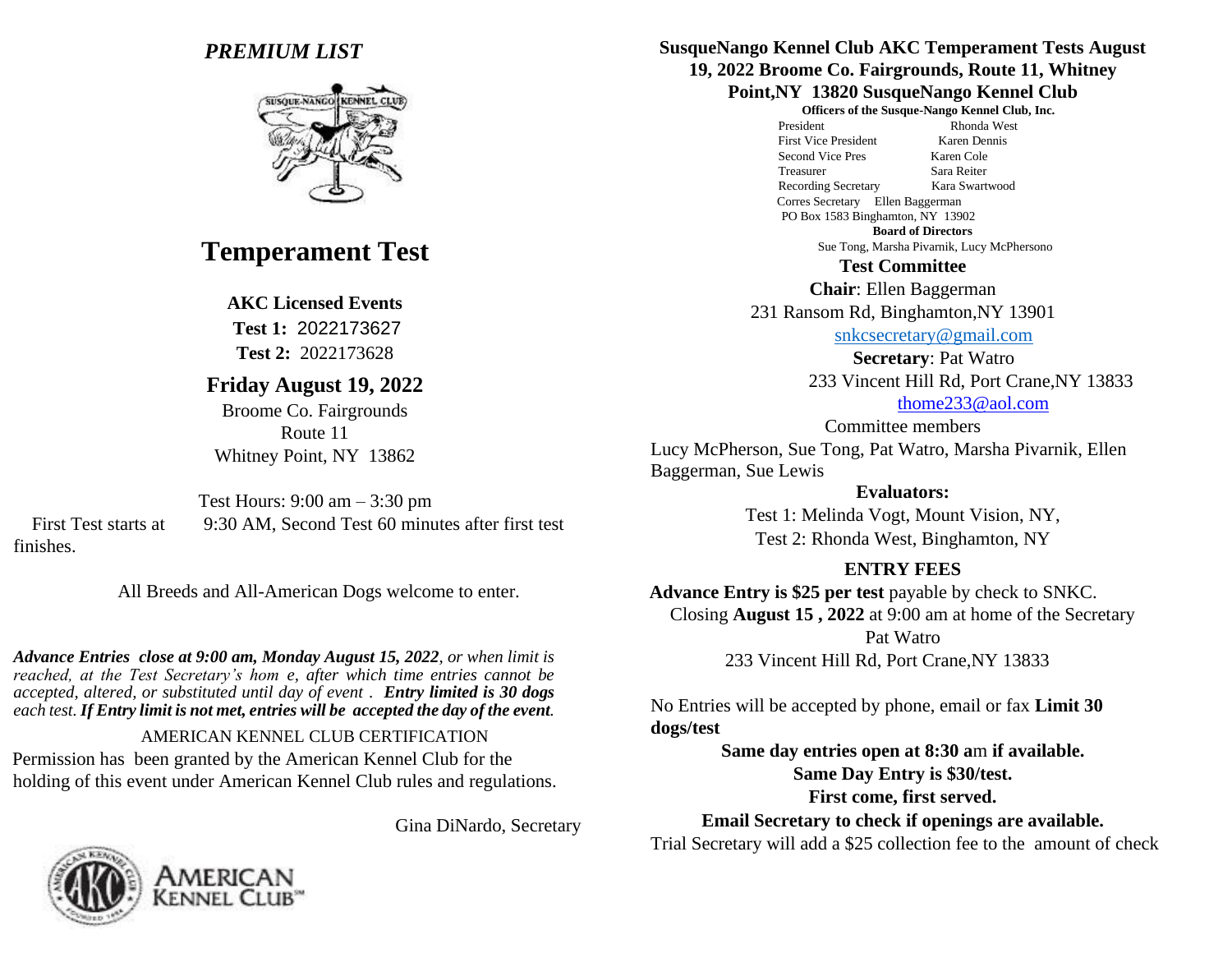## **Directions**

#### **PURPOSE**

The AKC Temperament Test (ATT) is a general temperament test for all breeds and mixed breed dogs that will assess the dog's reaction to a variety of stimuli. These stimuli will be in the following six categories: Social, Auditory, Visual, Tactile (touch), Proprioceptive (motion) and Unexpected Stimuli. The purpose of the ATT is to test for fear, shyness, inability to recover, and lack of cooperation. Desired traits are that the dog will be emotionally stable, inquisitive, appropriately social for its breed, biddable, and demonstrates the ability to recover from a startling situation in a reasonable amount of time. Dogs who show signs of aggression will not pass the test.

### **DOG ELIGIBILITY TO ENTER**

These trials are open to All Breeds and Canine Partner Registered Dogs. This trial is open to all dogs TWELVE (12) months of age or older that are registered with the American Kennel Club or that have AKC Limited Registration, Purebred Alternative Listing/Indefinite Listing Privileges (PAL/ILP), an AKC Canine Partners listing number or approved Foundation Stock Service (FSS) breeds are eligible to participate.

#### AKC TEMPERAMENT TEST TITLE

If a dog passes the ATT on two occasions, under two different judges, the owner may apply for the AKC Temperament Test (ATT) suffix title by going online to www.akc.org/akctemptest and submitting the ATT title application along with the Evaluator Score Sheets (one from each of the two required tests) and the required title application fee. Upon verification, the ATT title will be applied to the dog's record and will appear on the dog's AKC title record. The title certificate will be mailed to the dog's primary owner of record.

## **COLLARS and LEADS**

Dogs may wear Slip Collars (on dead ring), Martingales, or Body Harnesses. Dogs may not wear prong collars, e-collars, head collars, or harnesses that restrict the dog's movement. Leads should be four to six foot leads of fabric or leather. No retractable leads.

### **ATT Rules/Regulations**

All exhibitors should obtain a copy of the Regulations for the ATT, by downloading them: [http://www.akc.org/a](http://www.akc.org/)kctemptest

From North Interstate 81 Take Exit Whitney Point

Turn left off of exit on to Route 11. Fairgrounds will be on your RIGHT. **From South Interstate 81 Take Exit 8 Turn right off of exit on to Route 26, continue to light (route 11) turn left. The fairgrounds will be on LEFT about a mile.** 

**All State, CDC, and AKC COVID19 Best Practices in place at the time of the event will be followed**

# **PLEASE MAKE ENTRY FORM LEGIBLE PARTICULARLY THE REGISTRATION NUMBER AND FULL NAME.**

**Add extra sheet if necessary to make sure we can read it!!**